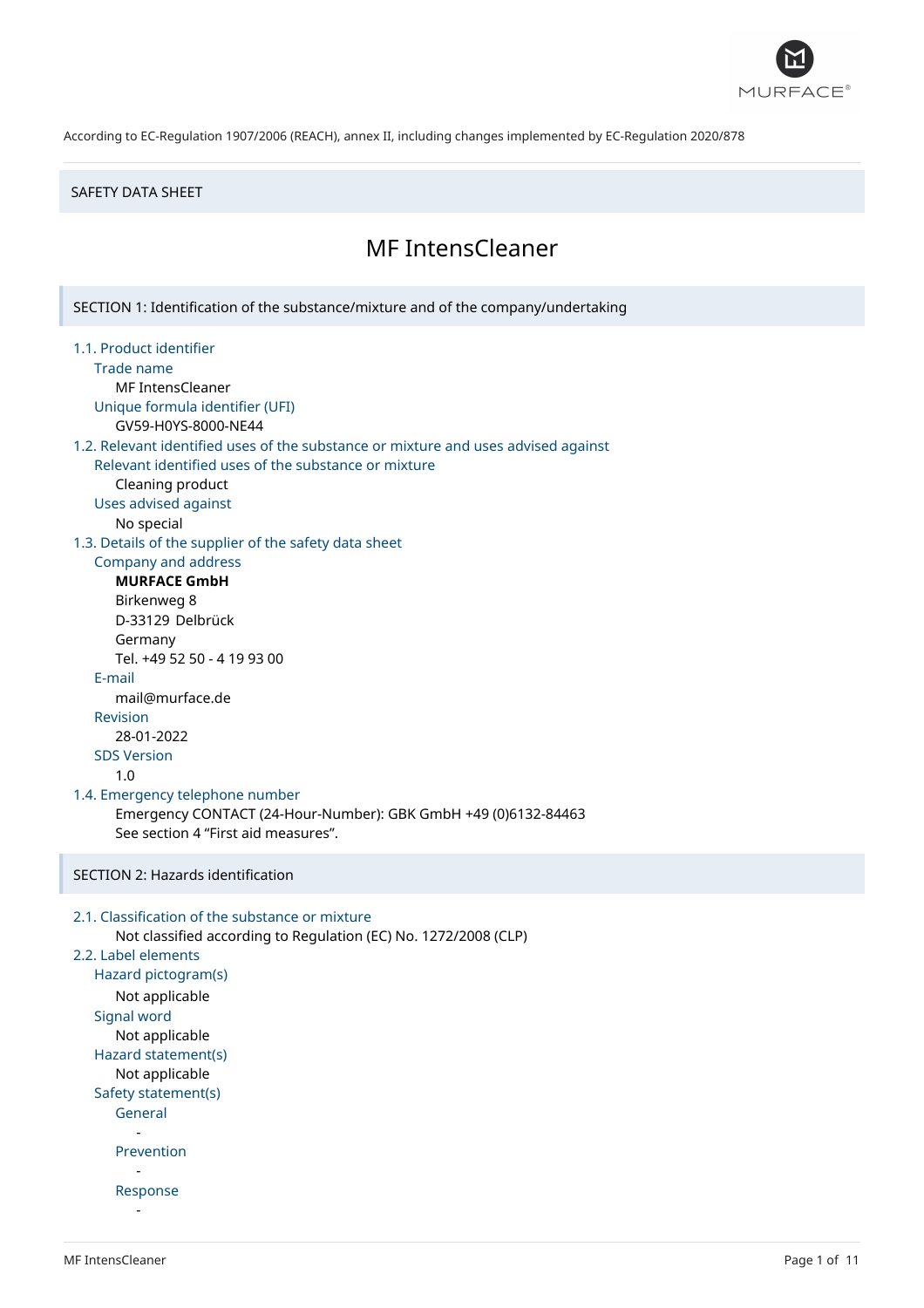

**Storage** 

- Disposal

- Hazardous substances

No special

## 2.3. Other hazards

## Additional labelling

EUH210, Safety data sheet available on request.

Additional warnings

This mixture/product does not contain any substances considered to meet the criteria classifying them as PBT and/or vPvB.

SECTION 3: Composition/information on ingredients

## 3.2. Mixtures

| Product/substance                                                      | <b>Identifiers</b>      | % w/w          | Classification                           | Note |
|------------------------------------------------------------------------|-------------------------|----------------|------------------------------------------|------|
| 2-methoxy-1-methylethyl<br>acetate                                     | CAS No.: 108-65-6       | $\geq$ 10-<20% | Flam. Lig. 3, H226                       |      |
|                                                                        | EC No.: 203-603-9       |                |                                          |      |
|                                                                        | REACH:                  |                |                                          |      |
|                                                                        | Index No.: 607-195-00-7 |                |                                          |      |
| 2-butoxyethanol; ethylene<br>qlycol monobutyl ether;2-                 | CAS No.: 111-76-2       | $≥2,5-<5%$     | Acute Tox. 4, H302<br>Acute Tox. 4, H312 | [1]  |
| butoxyethanol; ethylene<br>glycol monobutyl<br>ether; butyl cellosolve | EC No.: 203-905-0       |                | Skin Irrit. 2, H315                      |      |
|                                                                        | REACH:                  |                | Acute Tox. 4, H332<br>Eye Irrit. 2, H319 |      |
|                                                                        | Index No.: 603-014-00-0 |                |                                          |      |

-----

See full text of H-phrases in section 16. Occupational exposure limits are listed in section 8, if these are available. Other information

[1] European occupational exposure limit

## SECTION 4: First aid measures

## 4.1. Description of first aid measures

#### General information

In the case of accident: Contact a doctor or casualty department – take the label or this safety data sheet. Contact a doctor if in doubt about the injured person's condition or if the symptoms persist. Never give an unconscious person water or other drink.

## Inhalation

Upon breathing difficulties or irritation of the respiratory tract: Bring the person into fresh air and stay with him/her.

## Skin contact

Upon irritation: rinse with water. In the event of continued irritation, seek medical assistance.

#### Eye contact

Upon irritation of the eye: Remove contact lenses and open eyes widely. Flush eyes with water or saline water(20- 30°C) for at least 5 minutes. Seek medical assistance and continue flushing during transport.

#### Ingestion

Provide plenty of water for the person to drink and stay with him/her. In case of malaise, seek medical advice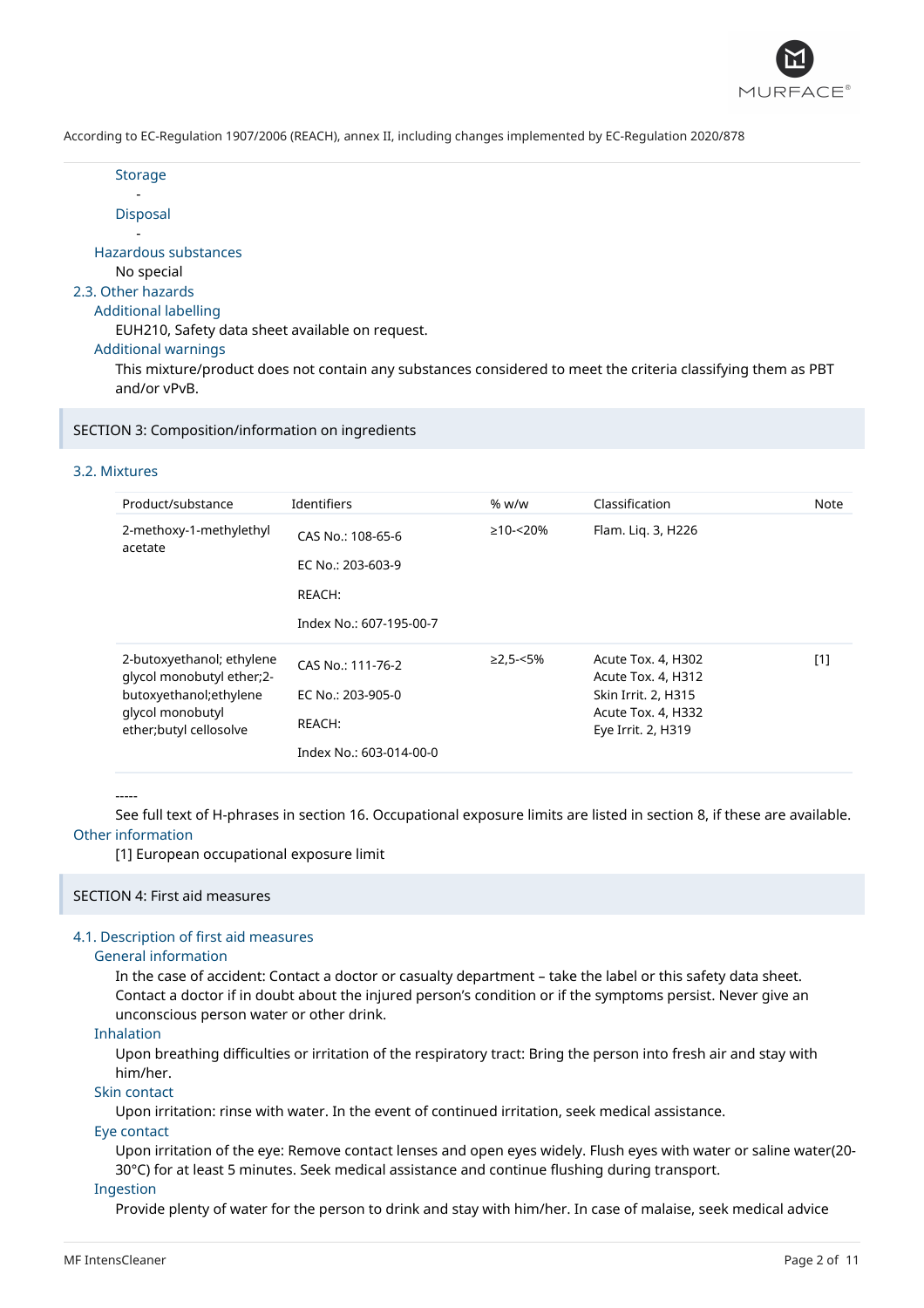

immediately and bring the safety data sheet or label from the product. Do not induce vomiting, unless recommended by the doctor. Have the victim lean forward with head down to avoid inhalation of- or choking on vomited material.

Burns

Not applicable

4.2. Most important symptoms and effects, both acute and delayed

No special

## 4.3. Indication of any immediate medical attention and special treatment needed

No special

Information to medics

Bring this safety data sheet or the label from this product.

SECTION 5: Firefighting measures

#### 5.1. Extinguishing media

Suitable extinguishing media: Alcohol-resistant foam, carbon dioxide, powder, water mist. Unsuitable extinguishing media: Waterjets should not be used, since they can spread the fire.

#### 5.2. Special hazards arising from the substance or mixture

Fire will result in dense smoke. Exposure to combustion products may harm your health. Closed containers, which are exposed to fire, should be cooled with water. Do not allow fire-extinguishing water to enter the sewage system and nearby surface waters.

If the product is exposed to high temperatures, e.g. in the event of fire, dangerous decomposition compounds are produced. These are:

Carbon oxides (CO / CO2).

## 5.3. Advice for firefighters

Fire fighters should wear appropriate personal protective equipment.

SECTION 6: Accidental release measures

## 6.1. Personal precautions, protective equipment and emergency procedures

No specific requirements

## 6.2. Environmental precautions

Avoid discharge to lakes, streams, sewers, etc.

#### 6.3. Methods and material for containment and cleaning up

Use sand, earth, vermiculite, diatomaceous earth to contain and collect non-combustible absorbent materials and place in container for disposal, according to local regulations.

To the extent possible cleaning is performed with normal cleaning agents. Avoid use of solvents.

#### 6.4. Reference to other sections

See section 13 on "Disposal considerations" in regard of handling of waste.

See section 8 "Exposure controls/personal protection" for protective measures.

## SECTION 7: Handling and storage

#### 7.1. Precautions for safe handling

Smoking, drinking and consumption of food is not allowed in the work area.

See section 8 "Exposure controls/personal protection" for information on personal protection.

## 7.2. Conditions for safe storage, including any incompatibilities

Containers that have been opened must be carefully resealed and kept upright to prevent leakage.

## Recommended storage material

Keep only in original packaging.

## Storage temperature

Room temperature 18 to 23°C (Storage on stock, 3 to 8°C)

Incompatible materials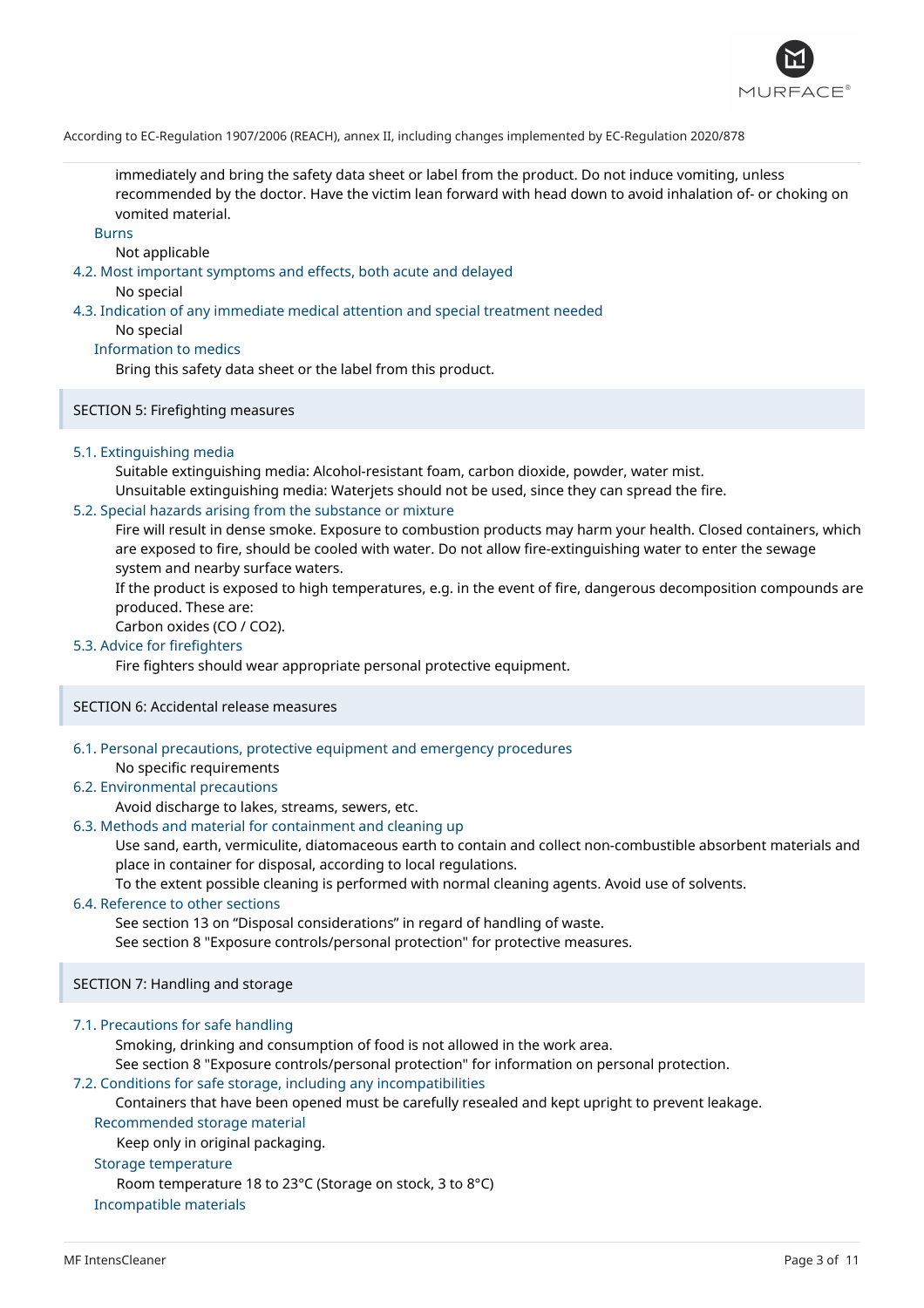

Strong acids, strong bases, strong oxidizing agents, and strong reducing agents.

# 7.3. Specific end use(s)

This product should only be used for applications quoted in section 1.2

SECTION 8: Exposure controls/personal protection

## 8.1. Control parameters

 $\overline{a}$ 

2-butoxyethanol; ethylene glycol monobutyl ether;2-butoxyethanol;ethylene glycol monobutyl ether;butyl cellosolve

Long term exposure limit (8 hours) (ppm): 25

Long term exposure limit (8 hours) (mg/m<sup>3</sup>): 123

Short term exposure limit (15 minutes) (ppm): 50

Short term exposure limit (15 minutes) (mg/m<sup>3</sup>): 246

Annotations:

BMVG = Biological Monitoring Guidance Value exists

Sk = Can be absorbed through the skin and lead to systemic toxicity.

The Control of Substances Hazardous to Health Regulations 2002. SI 2002/2677 The Stationery Office 2002. EH40/2005 Workplace exposure limits (Fourth Edition 2020).

## DNEL

Product/substance 2-butoxyethanol; ethylene glycol monobutyl ether;2-butoxyethanol;ethylene glycol monobutyl ether;butyl cellosolve DNEL

Route of exposure Duration

## PNEC

No data available

## 8.2. Exposure controls

Compliance with the given occupational exposure limits values should be controlled on a regular basis.

## General recommendations

Smoking, drinking and consumption of food is not allowed in the work area.

#### Exposure scenarios

There are no exposure scenarios implemented for this product.

#### Exposure limits

Professional users are subjected to the legally set maximum concentrations for occupational exposure. See occupational hygiene limit values above.

## Appropriate technical measures

The formation of vapours must be kept at a minimum and below current limit values (see above). Installation of a local exhaust system if normal air flow in the work room is not sufficient is recommended. Ensure emergency eyewash and -showers are clearly marked.

#### Hygiene measures

In between use of the product and at the end of the working day all exposed areas of the body must be washed thoroughly. Always wash hands, forearms and face.

Measures to avoid environmental exposure

No specific requirements

Individual protection measures, such as personal protective equipment

## **Generally**

Use only CE marked protective equipment.

No specific requirements

## Respiratory Equipment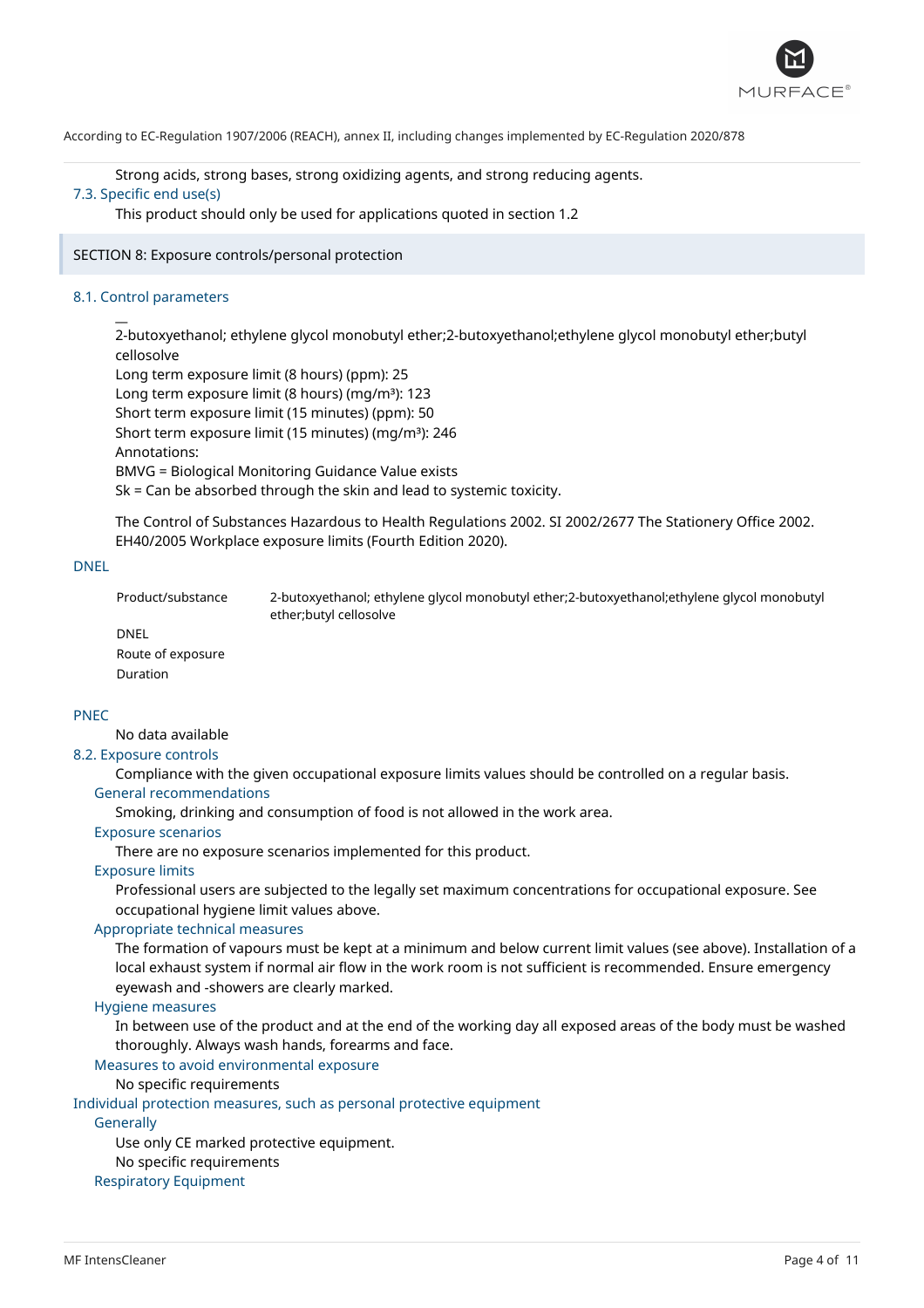

|        |                                                                                                          | Class                   | Colour                      | Standards                         |  |
|--------|----------------------------------------------------------------------------------------------------------|-------------------------|-----------------------------|-----------------------------------|--|
|        | No special when used as<br>intended.                                                                     |                         |                             |                                   |  |
|        | Skin protection<br>No specific requirements<br>Hand protection                                           |                         |                             |                                   |  |
|        | Material                                                                                                 | Glove thickness<br>(mm) | Breakthrough time<br>(min.) | Standards                         |  |
|        | Nitrile                                                                                                  | 0.4                     | >480                        | EN374-2, EN374-3,<br><b>EN388</b> |  |
|        | Eye protection                                                                                           |                         |                             |                                   |  |
|        | Type                                                                                                     | <b>Standards</b>        |                             |                                   |  |
|        | In the likelihood of direct<br>or incidental exposure,<br>use face protection.                           | <b>EN166</b>            |                             |                                   |  |
|        | SECTION 9: Physical and chemical properties                                                              |                         |                             |                                   |  |
|        | 9.1. Information on basic physical and chemical properties                                               |                         |                             |                                   |  |
|        | Physical state<br>Liquid                                                                                 |                         |                             |                                   |  |
| Colour |                                                                                                          |                         |                             |                                   |  |
|        | Testing not relevant or not possible due to nature of the product.                                       |                         |                             |                                   |  |
|        |                                                                                                          |                         |                             |                                   |  |
|        | Odour / Odour threshold                                                                                  |                         |                             |                                   |  |
|        | Aromatic                                                                                                 |                         |                             |                                   |  |
| pH     | 8,4                                                                                                      |                         |                             |                                   |  |
|        | Density (g/cm <sup>3</sup> )                                                                             |                         |                             |                                   |  |
|        | 1.009 (20 °C)                                                                                            |                         |                             |                                   |  |
|        | Kinematic viscosity                                                                                      |                         |                             |                                   |  |
|        | Testing not relevant or not possible due to nature of the product.<br>Particle characteristics           |                         |                             |                                   |  |
|        | Does not apply to liquids.                                                                               |                         |                             |                                   |  |
|        | Phase changes                                                                                            |                         |                             |                                   |  |
|        | Melting point/Freezing point (°C)                                                                        |                         |                             |                                   |  |
|        | Testing not relevant or not possible due to nature of the product.                                       |                         |                             |                                   |  |
|        | Softening point/range (waxes and pastes) (°C)<br>Does not apply to liquids.                              |                         |                             |                                   |  |
|        | Boiling point (°C)                                                                                       |                         |                             |                                   |  |
|        | 100 °C                                                                                                   |                         |                             |                                   |  |
|        | Vapour pressure                                                                                          |                         |                             |                                   |  |
|        | Testing not relevant or not possible due to nature of the product.<br>Relative vapour density            |                         |                             |                                   |  |
|        | Testing not relevant or not possible due to nature of the product.                                       |                         |                             |                                   |  |
|        | Decomposition temperature (°C)                                                                           |                         |                             |                                   |  |
|        | Testing not relevant or not possible due to nature of the product.<br>Data on fire and explosion hazards |                         |                             |                                   |  |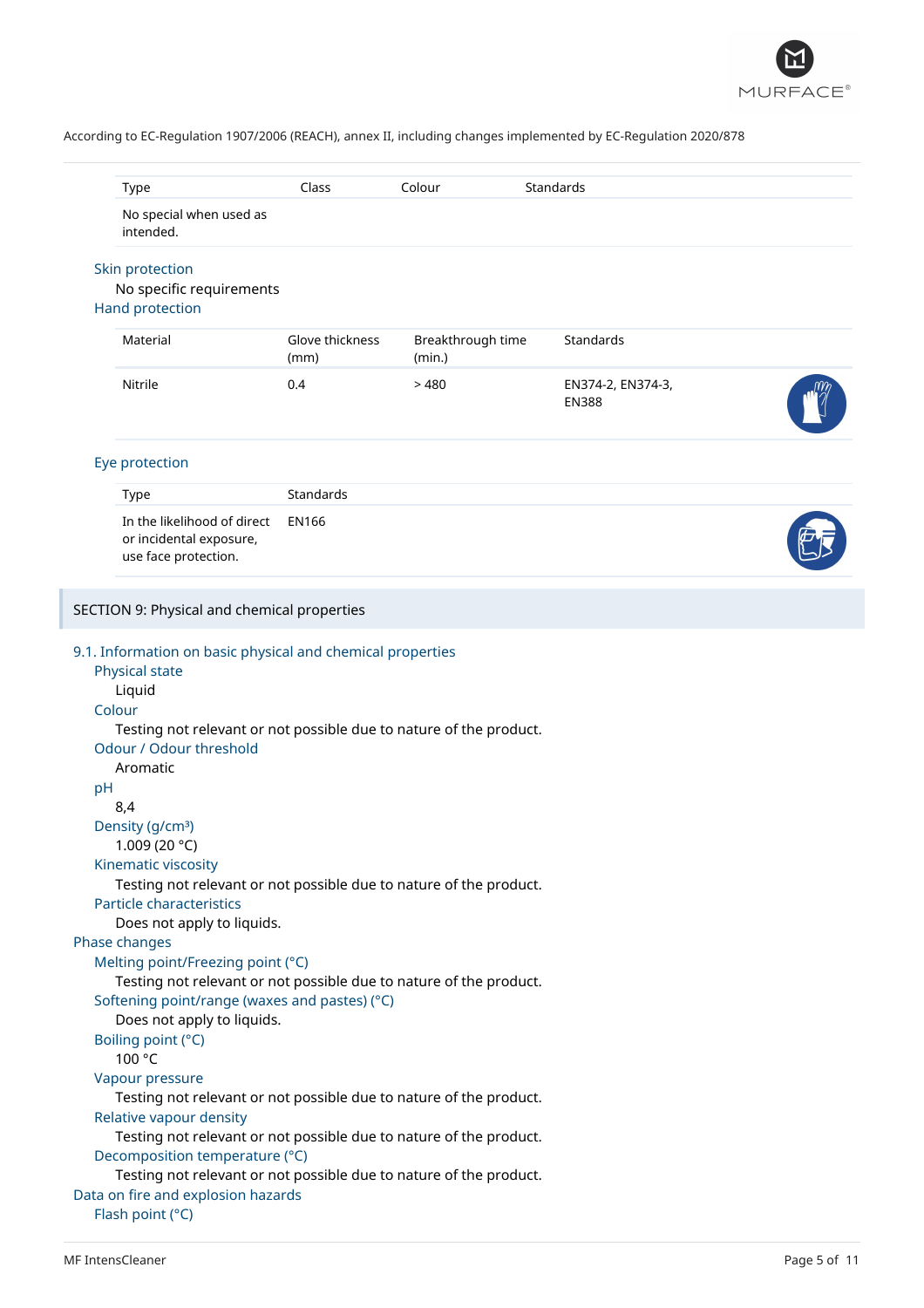

Testing not relevant or not possible due to nature of the product. Ignition (°C) Testing not relevant or not possible due to nature of the product. Auto flammability (°C)

Not applicable

Lower and upper explosion limit (% v/v)

Testing not relevant or not possible due to nature of the product.

**Solubility** 

Solubility in water

Testing not relevant or not possible due to nature of the product. n-octanol/water coefficient

Testing not relevant or not possible due to nature of the product.

Solubility in fat (g/L)

Testing not relevant or not possible due to nature of the product.

## 9.2. Other information

Other physical and chemical parameters No data available

SECTION 10: Stability and reactivity

10.1. Reactivity

No data available

10.2. Chemical stability

The product is stable under the conditions, noted in section 7 "Handling and storage".

- 10.3. Possibility of hazardous reactions
	- No special
- 10.4. Conditions to avoid

No special

10.5. Incompatible materials

Strong acids, strong bases, strong oxidizing agents, and strong reducing agents.

10.6. Hazardous decomposition products

The product is not degraded when used as specified in section 1.

### SECTION 11: Toxicological information

## 11.1. Information on hazard classes as defined in Regulation (EC) No 1272/2008

## Acute toxicity

| Product/substance | 2-methoxy-1-methylethyl acetate |  |  |  |
|-------------------|---------------------------------|--|--|--|
| Test method       |                                 |  |  |  |
| Species           | Rat                             |  |  |  |
| Route of exposure | Oral                            |  |  |  |
| Test              | LD50                            |  |  |  |
| Result            | 8530 mg/kg                      |  |  |  |
| Other information |                                 |  |  |  |
| Product/substance | 2-methoxy-1-methylethyl acetate |  |  |  |
| Test method       |                                 |  |  |  |
| <b>Species</b>    | Rat                             |  |  |  |
| Route of exposure | Dermal                          |  |  |  |
| Test              | LD50                            |  |  |  |
| Result            | >5000 mg/kg                     |  |  |  |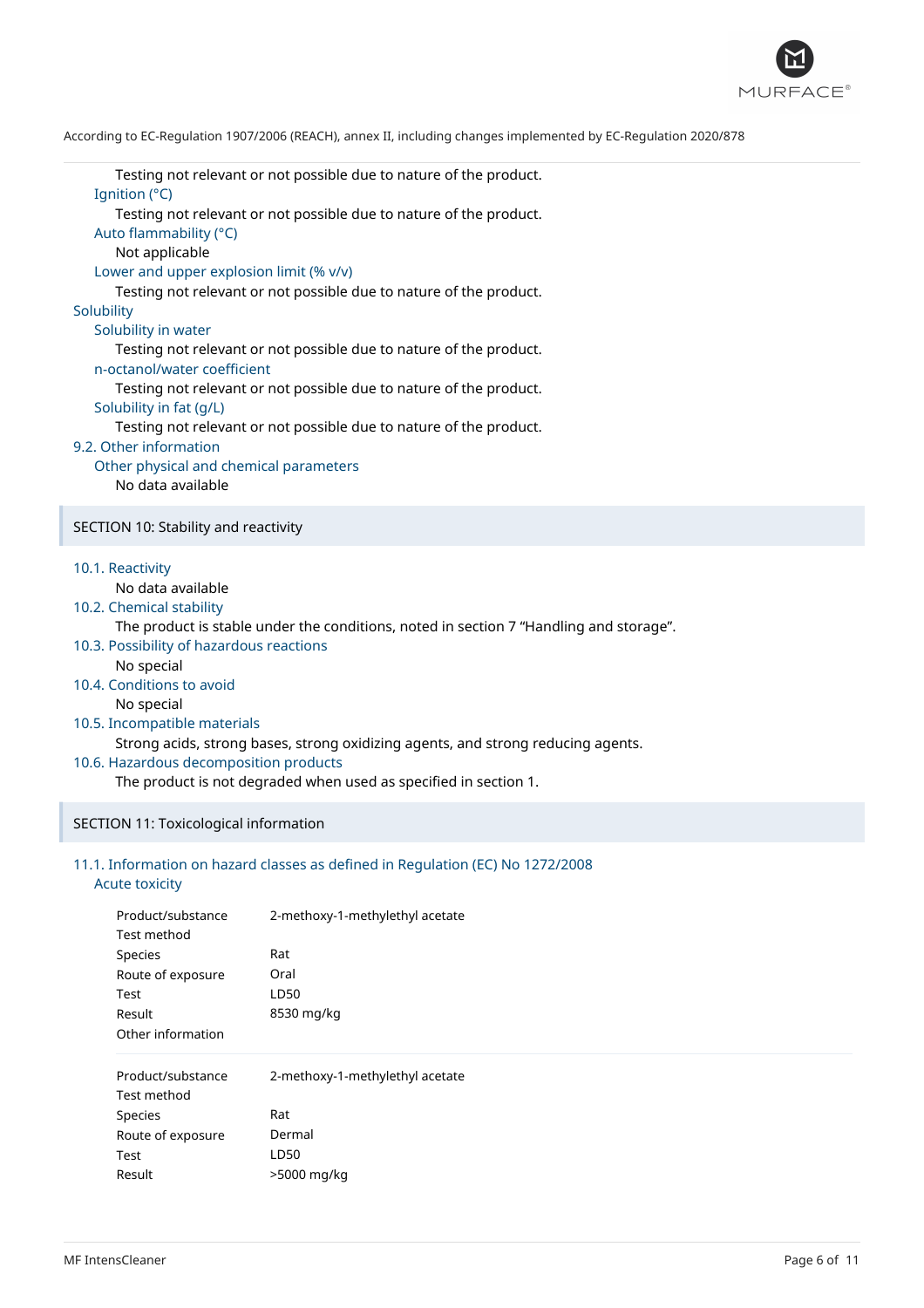

| Other information                                                 |                                                                                                                      |  |
|-------------------------------------------------------------------|----------------------------------------------------------------------------------------------------------------------|--|
| Product/substance                                                 | 2-butoxyethanol; ethylene glycol monobutyl ether;2-butoxyethanol;ethylene glycol monobutyl<br>ether;butyl cellosolve |  |
| Test method                                                       | <b>OECD 401</b>                                                                                                      |  |
| Species                                                           | Rat                                                                                                                  |  |
| Route of exposure                                                 | Inhalation                                                                                                           |  |
| Test                                                              | $LC50$ (gas)                                                                                                         |  |
| Result                                                            | $2,2$ mg/L                                                                                                           |  |
| Other information                                                 |                                                                                                                      |  |
| Product/substance                                                 | 2-butoxyethanol; ethylene glycol monobutyl ether;2-butoxyethanol;ethylene glycol monobutyl<br>ether;butyl cellosolve |  |
| Test method                                                       |                                                                                                                      |  |
| Species                                                           | Rabbit                                                                                                               |  |
| Route of exposure                                                 | Dermal                                                                                                               |  |
| Test                                                              | LD50                                                                                                                 |  |
| Result                                                            | 405 mg/kg                                                                                                            |  |
| Other information                                                 |                                                                                                                      |  |
| Product/substance                                                 | 2-butoxyethanol; ethylene glycol monobutyl ether;2-butoxyethanol;ethylene glycol monobutyl<br>ether;butyl cellosolve |  |
| Test method                                                       |                                                                                                                      |  |
| Species                                                           | Rat                                                                                                                  |  |
| Route of exposure                                                 | Oral                                                                                                                 |  |
| Test                                                              | LD50                                                                                                                 |  |
| Result                                                            | 615 mg/kg                                                                                                            |  |
| Other information                                                 |                                                                                                                      |  |
| Skin corrosion/irritation                                         |                                                                                                                      |  |
|                                                                   | Based on available data, the classification criteria are not met.                                                    |  |
| Serious eye damage/irritation                                     |                                                                                                                      |  |
|                                                                   | Based on available data, the classification criteria are not met.                                                    |  |
| <b>Respiratory sensitisation</b>                                  |                                                                                                                      |  |
|                                                                   | Based on available data, the classification criteria are not met.                                                    |  |
| Skin sensitisation                                                |                                                                                                                      |  |
|                                                                   | Based on available data, the classification criteria are not met.                                                    |  |
| Germ cell mutagenicity                                            |                                                                                                                      |  |
|                                                                   | Based on available data, the classification criteria are not met.                                                    |  |
| Carcinogenicity                                                   |                                                                                                                      |  |
| Based on available data, the classification criteria are not met. |                                                                                                                      |  |
| Reproductive toxicity                                             |                                                                                                                      |  |
| Based on available data, the classification criteria are not met. |                                                                                                                      |  |
| STOT-single exposure                                              |                                                                                                                      |  |
|                                                                   | Based on available data, the classification criteria are not met.                                                    |  |
| STOT-repeated exposure                                            |                                                                                                                      |  |
|                                                                   | Based on available data, the classification criteria are not met.                                                    |  |
| <b>Aspiration hazard</b>                                          |                                                                                                                      |  |
| 11.2. Information on other hazards                                | Based on available data, the classification criteria are not met.                                                    |  |
| Long term effects                                                 |                                                                                                                      |  |
| No special                                                        |                                                                                                                      |  |
| <b>Endocrine disrupting properties</b>                            |                                                                                                                      |  |
|                                                                   |                                                                                                                      |  |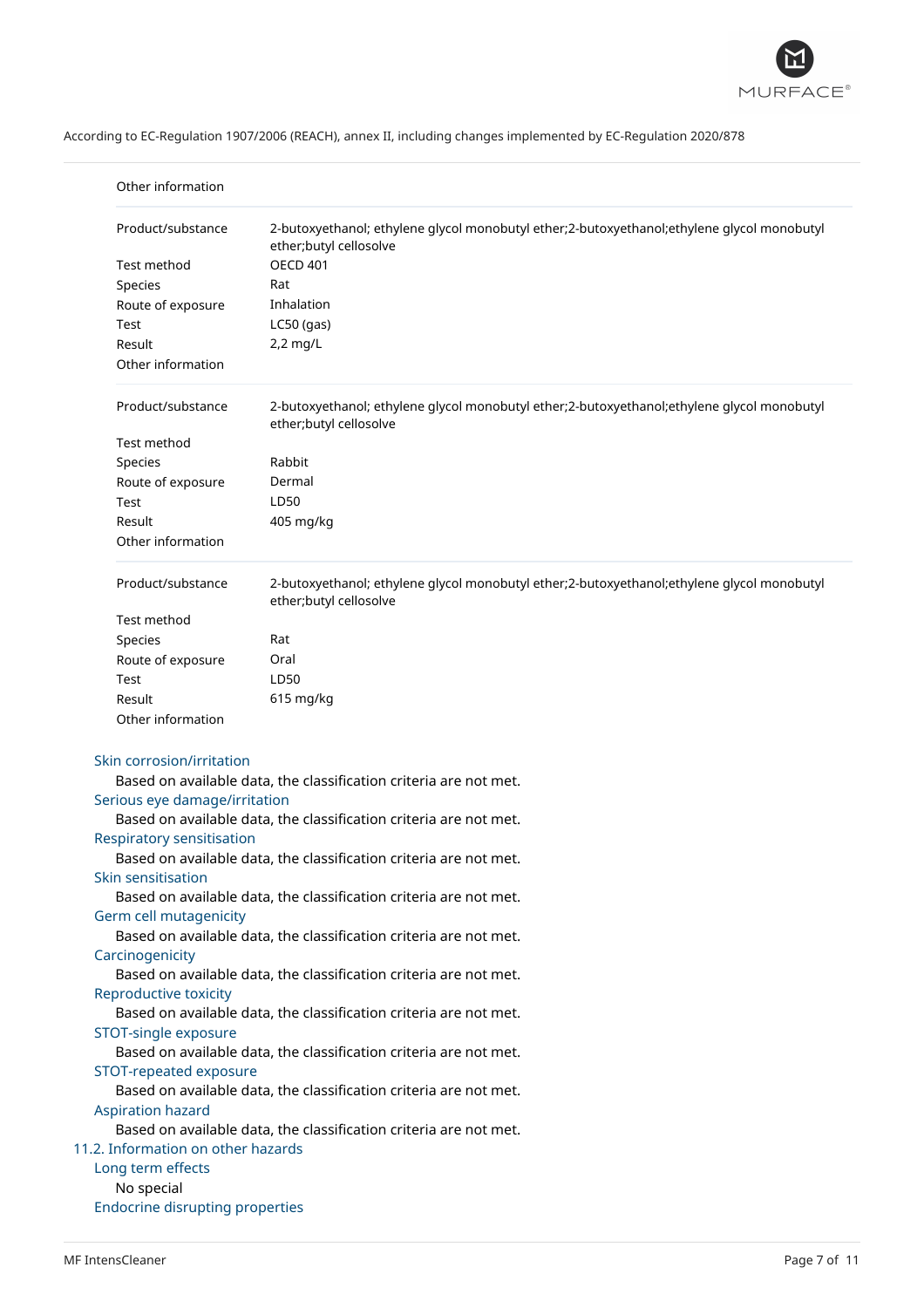

## No special

## Other information

2-butoxyethanol; ethylene glycol monobutyl ether;2-butoxyethanol;ethylene glycol monobutyl ether;butyl cellosolve has been classified by IARC as a group 3 carcinogen.

## SECTION 12: Ecological information

## 12.1. Toxicity

| Product/substance | 2-butoxyethanol; ethylene glycol monobutyl ether;2-butoxyethanol;ethylene glycol monobutyl<br>ether;butyl cellosolve |
|-------------------|----------------------------------------------------------------------------------------------------------------------|
| Test method       |                                                                                                                      |
| Species           | Crustacean                                                                                                           |
| Compartment       |                                                                                                                      |
| Duration          | 48 hours                                                                                                             |
| Test              | <b>EC50</b>                                                                                                          |
| Result            | 1550 mg/L                                                                                                            |
| Other information |                                                                                                                      |
| Product/substance | 2-butoxyethanol; ethylene glycol monobutyl ether;2-butoxyethanol;ethylene glycol monobutyl<br>ether;butyl cellosolve |
| Test method       |                                                                                                                      |
| Species           | Fish                                                                                                                 |
| Compartment       |                                                                                                                      |
| Duration          | 96 hours                                                                                                             |
| Test              | <b>LC50</b>                                                                                                          |
| Result            | 1474 mg/L                                                                                                            |
| Other information |                                                                                                                      |
| Product/substance | 2-butoxyethanol; ethylene glycol monobutyl ether;2-butoxyethanol;ethylene glycol monobutyl<br>ether;butyl cellosolve |
| Test method       |                                                                                                                      |
| Species           | Algae                                                                                                                |
| Compartment       |                                                                                                                      |
| Duration          | 72 hours                                                                                                             |
| Test              | <b>EC50</b>                                                                                                          |
| Result            | 1840 mg/L                                                                                                            |
| Other information |                                                                                                                      |

## 12.2. Persistence and degradability

| Product/substance | 2-butoxyethanol; ethylene glycol monobutyl ether; 2-butoxyethanol; ethylene glycol monobutyl<br>ether; butyl cellosolve |
|-------------------|-------------------------------------------------------------------------------------------------------------------------|
| Biodegradable     | Yes                                                                                                                     |
| Test method       |                                                                                                                         |
| Result            |                                                                                                                         |

## 12.3. Bioaccumulative potential

| Product/substance | 2-butoxyethanol; ethylene glycol monobutyl ether; 2-butoxyethanol; ethylene glycol monobutyl<br>ether;butyl cellosolve |
|-------------------|------------------------------------------------------------------------------------------------------------------------|
| Test method       |                                                                                                                        |
| Potential         | Yes                                                                                                                    |
| bioaccumulation   |                                                                                                                        |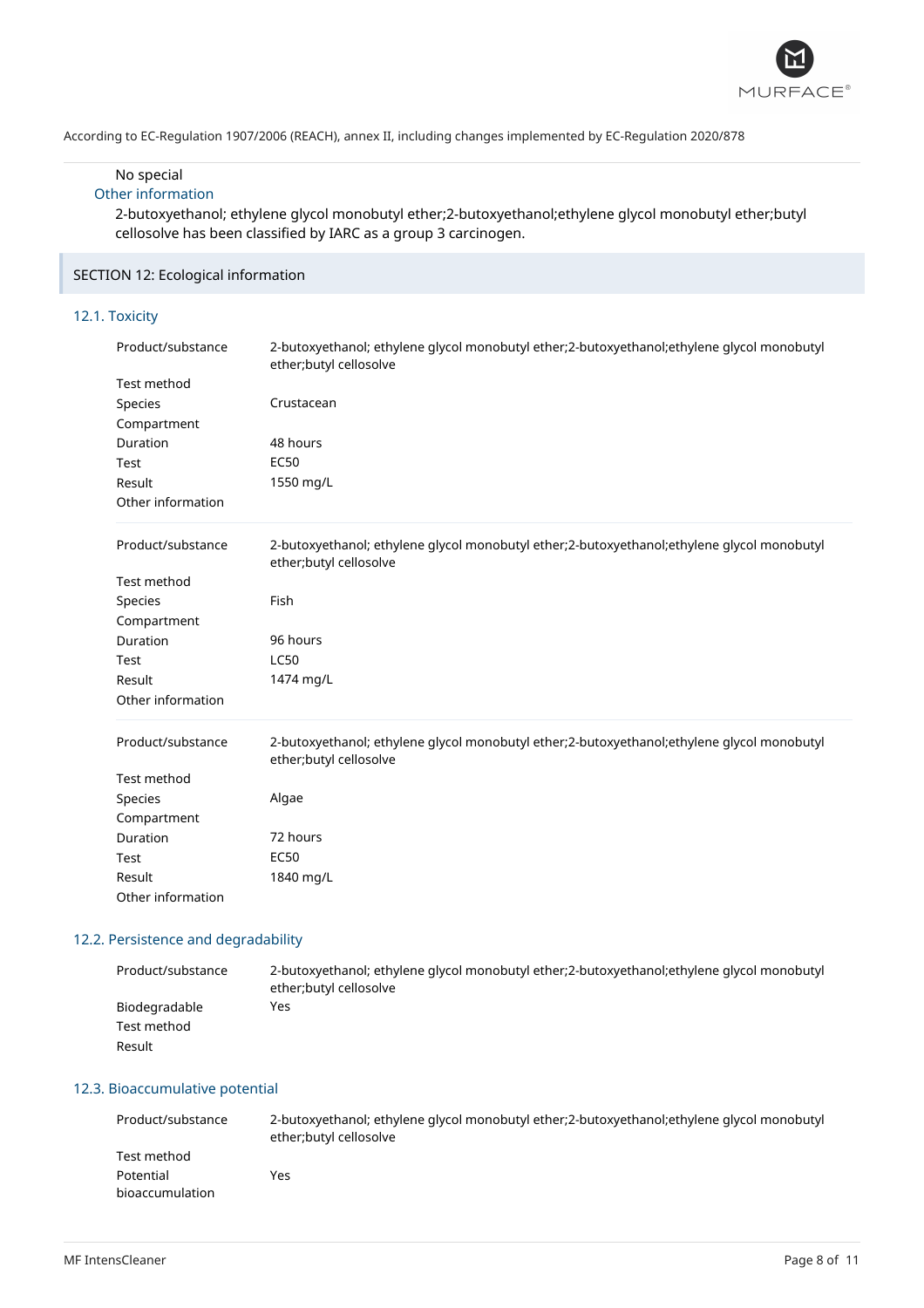

| LogPow            | No data available |
|-------------------|-------------------|
| <b>BCF</b>        | 0.81              |
| Other information |                   |

#### 12.4. Mobility in soil

No data available

#### 12.5. Results of PBT and vPvB assessment

This mixture/product does not contain any substances considered to meet the criteria classifying them as PBT and/or vPvB.

- 12.6. Endocrine disrupting properties No special
- 12.7. Other adverse effects

No special

SECTION 13: Disposal considerations

#### 13.1. Waste treatment methods

Product is not covered by regulations on dangerous waste.

Regulation (EU) No 1357/2014 of 18 December 2014 on waste.

## EWC code

Not applicable

## Specific labelling

Not applicable

## Contaminated packing

Packaging containing residues of the product must be disposed of similarly to the product.

#### SECTION 14: Transport information

#### 14.1. - 14.4.

Not dangerous goods according to ADR, IATA and IMDG.

#### ADR/RID

Not applicable

IMDG

# Not applicable

MARINE POLLUTANT No

IATA

Not applicable

14.5. Environmental hazards

Not applicable

14.6. Special precautions for user

Not applicable

14.7. Maritime transport in bulk according to IMO instruments

No data available

## SECTION 15: Regulatory information

### 15.1. Safety, health and environmental regulations/legislation specific for the substance or mixture Restrictions for application

Pregnant women and women breastfeeding must not be exposed to this product. The risk, and possible technical precautions or design of the workplace needed to eliminate exposure, must be considered. Demands for specific education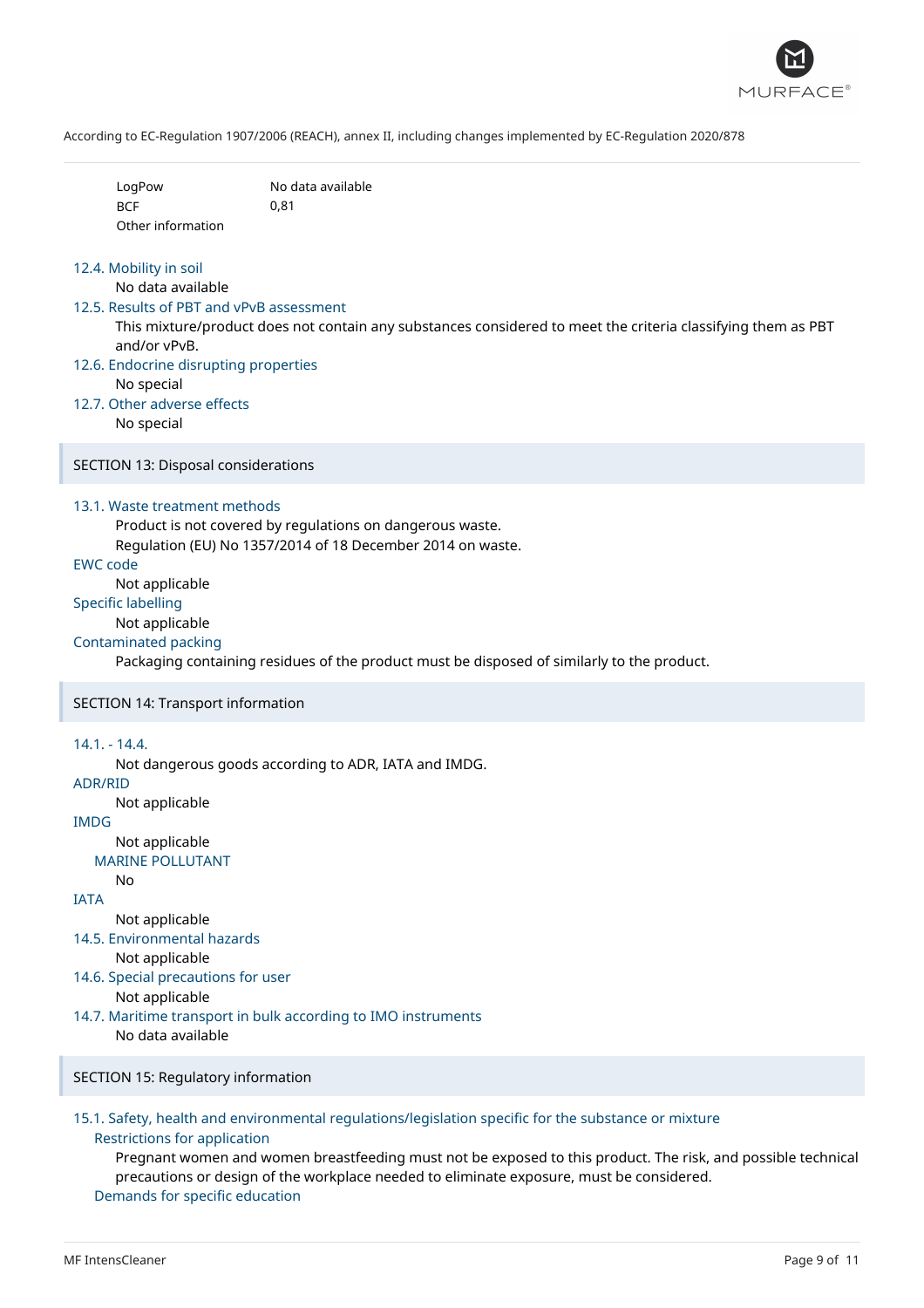

#### No specific requirements

SEVESO - Categories / dangerous substances

Not applicable

Additional information

## Not applicable

## Sources

The Health and Safety at Work etc. Act 1974 Regulations 2013. CLP Regulation (EC) No 1272/2008, as retained and amended in UK law. EC-Regulation 1907/2006 (REACH), as amended by UK REACH Regulations SI 2019/758

15.2. Chemical safety assessment

No

SECTION 16: Other information

## Full text of H-phrases as mentioned in section 3

H226, Flammable liquid and vapour.

H302, Harmful if swallowed.

H312, Harmful in contact with skin.

- H315, Causes skin irritation.
- H319, Causes serious eye irritation.

H332, Harmful if inhaled.

#### Abbreviations and acronyms

ADN = European Provisions concerning the International Carriage of Dangerous Goods by Inland Waterway

ADR = The European Agreement concerning the International Carriage of Dangerous Goods by Road

ATE = Acute Toxicity Estimate

BCF = Bioconcentration Factor

CAS = Chemical Abstracts Service

CE = Conformité Européenne

CLP = Classification, Labelling and Packaging Regulation [Regulation (EC) No. 1272/2008]

CSA = Chemical Safety Assessment

CSR = Chemical Safety Report

DMEL = Derived Minimal Effect Level

DNEL = Derived No Effect Level

EINECS = European Inventory of Existing Commercial chemical Substances

ES = Exposure Scenario

EUH statement = CLP-specific Hazard statement

EWC = European Waste Catalogue

GHS = Globally Harmonized System of Classification and Labelling of Chemicals

IARC = International Agency for Research on Cancer (IARC)

IATA = International Air Transport Association

IBC = Intermediate Bulk Container

IMDG = International Maritime Dangerous Goods

LogPow = logarithm of the octanol/water partition coefficient

MARPOL = International Convention for the Prevention of Pollution From Ships, 1973 as modified by the Protocol of 1978. ("Marpol" = marine pollution)

OECD = Organisation for Economic Co-operation and Development

PBT = Persistent, Bioaccumulative and Toxic

PNEC = Predicted No Effect Concentration

RID = The Regulations concerning the International Carriage of Dangerous Goods by Rail

RRN = REACH Registration Number

SCL = A specific concentration limit.

SVHC = Substances of Very High Concern

STOT-RE = Specific Target Organ Toxicity - Repeated Exposure

STOT-SE = Specific Target Organ Toxicity - Single Exposure